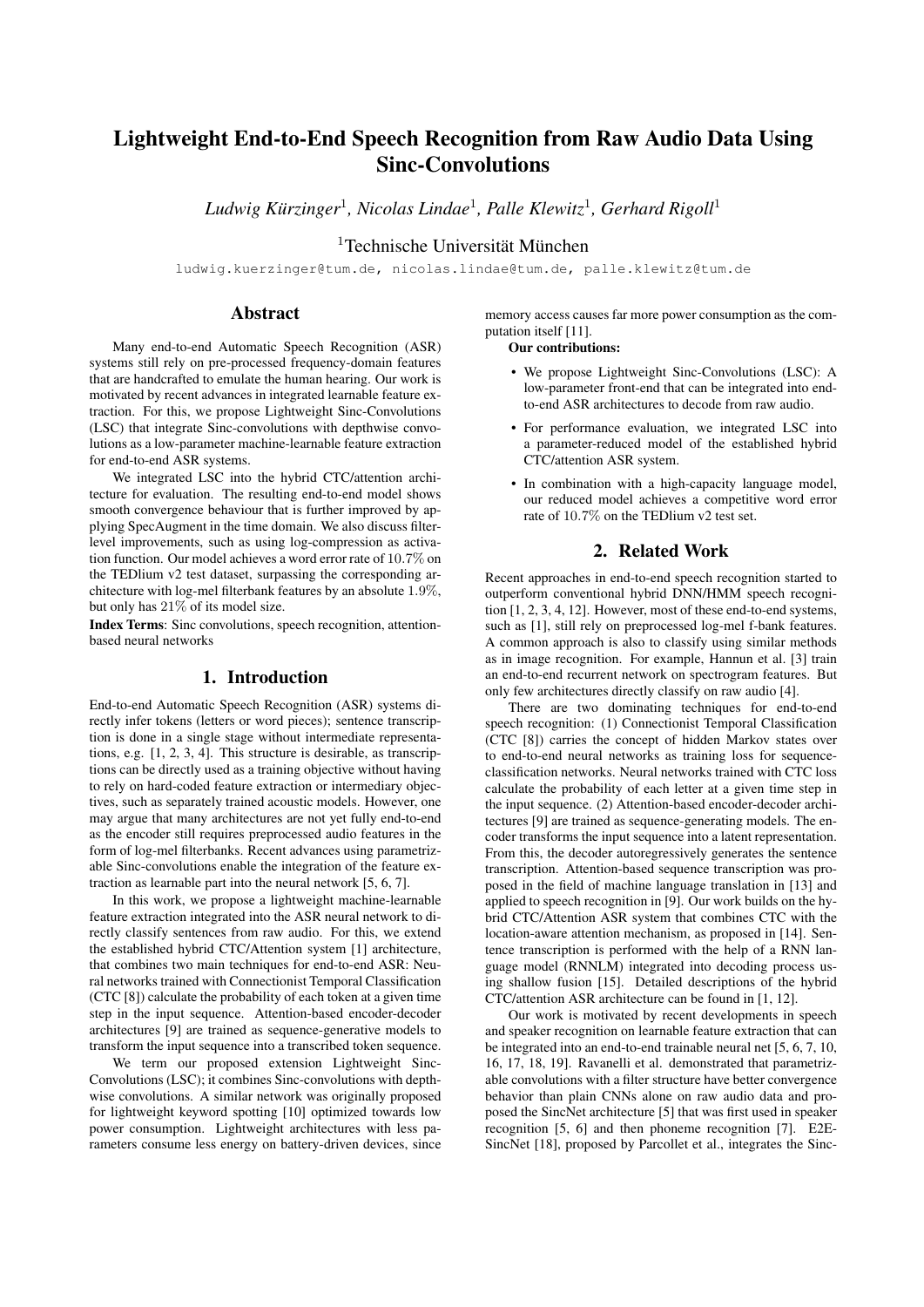Net architecture into the hybrid CTC/Attention architecture [1].

Sinc-convolutions were also successfully applied to lowparameter keyword spotting [10] to optimize energy consumption in battery-powered devices. The model proposed by Mittermaier et al. employs depthwise separable convolutions [20, 21] on top of Sinc-convolutions. Depthwise separable convolutions are useful in low-parameter scenarios [22, 23]. A similar approach to reduce the number of parameters in convolutions are lightweight convolutions [24] that are based on depthwise convolutions. In our proposed method, we employ depthwise convolutions that omit the pointwise convolution of depthwise separable convolutions [20].

## 3. Architecture

This section describes the proposed feature extraction block as our main contribution and, in a second part, its integration into an existing end-to-end ASR system. This architecture directly infers token and sequence probabilities from raw audio, without any previously extracted log-mel features.

#### 3.1. Front-End: Lightweight Sinc-Convolutions (LSC)

To obtain higher-level latent representations from a sequence of raw audio frames  $X = x_{1:T}$ , we build upon one layer of parametrized Sinc-convolution and several layers of depthwise convolutions (DConv). These layers extract filter features  $R$ from our input, replacing pre-calculated log-mel f-bank features that are commonly used in end-to-end ASR systems:

$$
R = r_{1:T} = [DConvBlock]^5(\text{SincBlock}(x_{1:T})) \quad (1)
$$

We term this architecture Lightweight Sinc-Convolutions (LSC), as shown in Fig. 1. Based on the Sinc function  $sinc(x) = sin(x)/x$ , the Sinc-convolution is constructed from the convolutional kernel

$$
g[n, f_1, f_2] = 2f_2 \operatorname{sinc}(2\pi f_2 n) - 2f_1 \operatorname{sinc}(2\pi f_1 n), \quad (2)
$$

that acts as a bandpass filter in the spectral domain with  $f_1$  and  $f_2$  as the cutoff frequencies. Unlike with pre-computed filterbank features, the above formula can be integrated into a neural



Figure 1: *The proposed Lightweight Sinc-Convolutions (LSC). The raw audio stream is partitioned into frames. A parametrizable Sinc-convolution and multiple layers of DConvs are then applied for lightweight extractions of features.*

network as a layer that is differentiable w.r.t. the cutoff frequencies. To better approximate an ideal Sinc filter, the Hamming window  $w[n] = 0.54 - 0.46 \cos(2\pi n/L_k)$  is multiplied with the  $L_k$  weights in the Sinc-convolution kernel. The cutoff frequencies of a bandpass filter are derived from the learnable parameters  $w_1$  and  $w_2$  [5]:

$$
f_1 = |w_1| \tag{3}
$$

$$
f_2 = |w_1| + |w_2 - w_1| \tag{4}
$$

For non-linearity, we use log-compression as activation function of this layer, defined as  $LogComparison(x) = log(|x| +$ 1). In comparison with the ReLU activation function as used in SincNet [5], log-compression drops less information and can improve the classification performance on raw audio [2, 10, 25, 26].

The Sinc-convolutional layer is followed by multiple depthwise convolutions (DConvs) for extraction of higher-level latent representations. DConvs use separate kernels for each input channel, reducing the number of parameters of a DConv layer with  $c_{in}$  input and  $c_{out} = n \cdot c_{in}, n \in \mathbb{N}$  output channels and a kernel of size k from  $c_{in} \cdot c_{out} \cdot k$  to  $c_{out} \cdot k$ . They extract short-time context along the time dimension, however, limited to the data within one frame. This part of the architecture acts as coupling layer between the Sinc-convoluted signal and the ASR back-end network. LSC are heavily inspired by the lightweight keyword spotting architecture by Mittermaier et al. [10] using depthwise separable convolutions. Our adaption mainly omits the inter-frame pointwise convolution in order to further reduce the number of parameters. DConvs contribute more to the extraction of high-level features than pointwise convolutions, while making up only a small fraction of the learnable parameters [27].

#### 3.2. Back-End ASR Architecture

The back-end architecture transforms the extracted features provided by the LSC front-end into a token sequence, see Fig. 2. The first part, the encoder, consists of BLSTM layers with projection neurons (BLSTMP) as proposed in [1, 12]. It maps the sequence of latent representations  $R = r_{1:T}$  to a sequence of high-level representations, i.e.,  $H = h_{1:T} = \text{BLSTMP}(x_{1:T}).$ 

On top of the encoder, one layer maps the hidden state sequence  $h_{1:T}$  to the predicted output sequence of tokens  $\hat{y}_{1:L_1}^{\text{CTC}}$ of shorter or equal length  $L_1$ . This layer is trained with Connectionist Temporal Classification (CTC) loss. For this, we first use a linear layer with softmax activation to map the hidden state sequence to a sequence of token probabilities, where the list of tokens has been extended with a blank token:  $\hat{y}'_{1:T}$ softmax(Linear( $h_{1:T}$ )). Each  $\hat{y}'_t$  is a probability distribution over the tokens for timestep  $t$ . From these, the probability  $p_{\text{CTC}}(Y | X)$  of our target sequence  $Y = y_{1:L}$  is calculated by summing up the probabilities of all possible paths through  $\hat{y}'_{1:T}$ leading to the target sequence, where we remove duplicate symbols that aren't separated by a blank token. The CTC loss is the cross entropy of that probability:  $\mathcal{L}_{\text{CTC}} = -\log p_{\text{CTC}}(Y|X)$ . For beam search decoding, the prediction  $\hat{y}_{1:L_1}^{\text{CTC}}$  for the most probable sequence is obtained using a modified forward algorithm [1].

The hybrid CTC/Attention architecture incorporates a LSTM based decoder network that utilizes location-aware attention as a method of attending arbitrary encoder states and thereby eliminating the bottleneck between encoder and decoder. At step  $l$ , location aware attention retrieves arbitrary encoder states by computing an importance score  $score(h_t, q_{t,t})$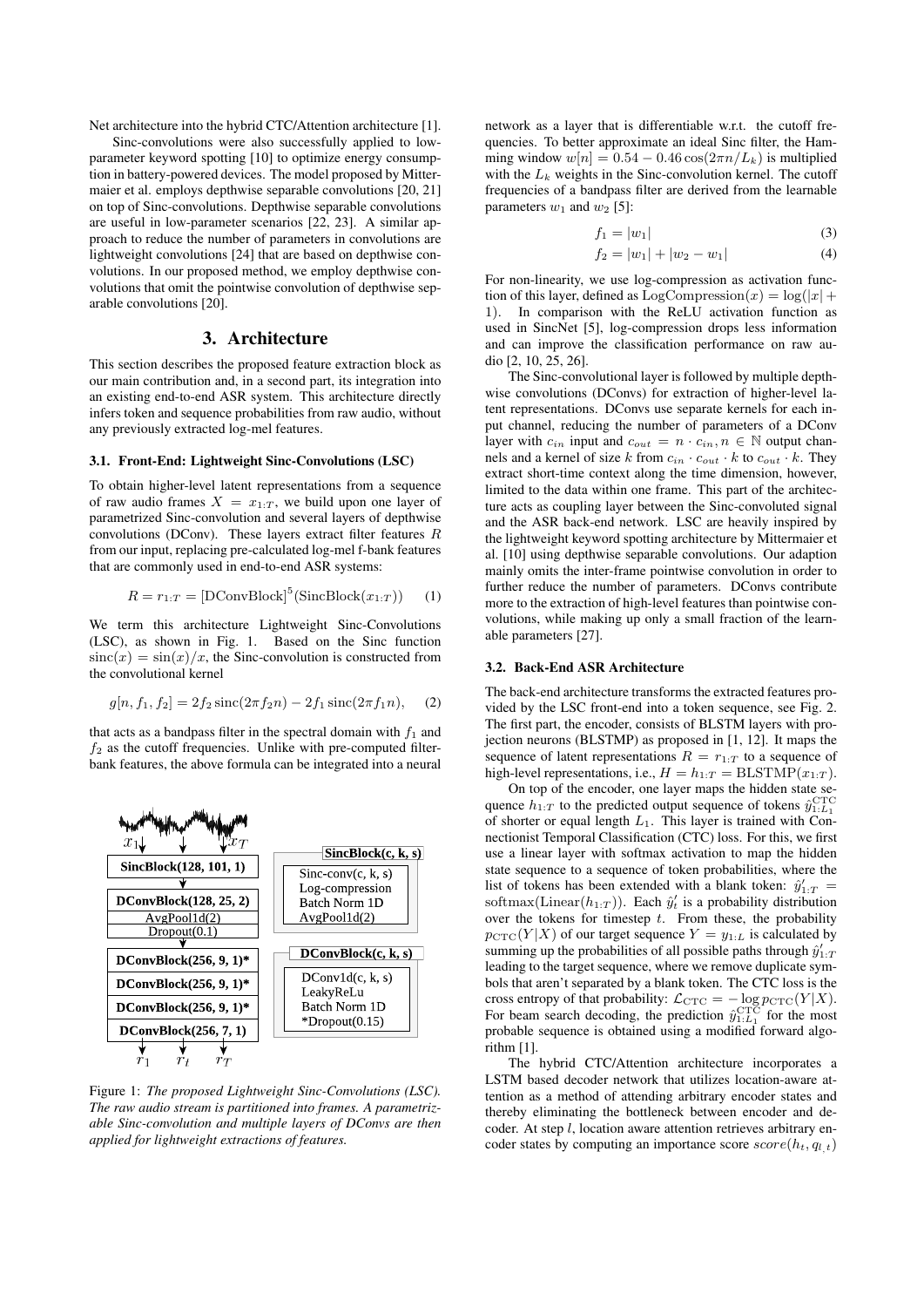

Figure 2: *ASR Back-end: Features extracted by the front-end are passed through a BLSTMP encoder. Encoder states are used by a CTC and an attention decoder to decode the most probable sequence. The decoding process is guided by a beam search.*

for every encoder state  $h_t$ , given that state, the previous decoder state  $q_{l-1}$ , as well as the previous attention distribution  $a_{l-1}$ :

score
$$
(h_t, q_{t-1}) = g^T \cdot \tanh\left(\text{Linear}([q_{t-1}, h_t, K * a_{t-1,t}])\right)
$$

Here,  $*$  denotes the convolution operator with a kernel  $K$ . To reduce the attention score to a scalar, the vector outputs of each linear layer are added and the dot product with a learned vector  $g$  is computed. Attention scores are normalized by a softmax:

$$
a_{l,t} = \frac{\exp(\text{score}(h_t, q_{l-1}))}{\sum_{1 \le j \le T} \exp(\text{score}(h_j, q_{l-1}))}
$$
(5)

This attention weight is then multiplied with its corresponding encoder state and the attended state vectors are reduced into the context vector  $c_l = \sum_{1 \le t \le T} a_{l,t} \cdot h_t$ . The decoder network then autoregressively produces posterior token probabilities given the embedding of the previous hypothesized token  $\hat{y}_{l-1}$  concatenated with the attention context:

$$
q_l = \left[\text{LSTM}\right]^{N_d}([c_t, \text{Embedding}(\hat{y}_{l-1})], q_{l-1}) \quad (6)
$$

$$
p_{\text{Att}}(y_l) = \text{softmax}(\text{Linear}(q_l)) \tag{7}
$$

The loss for the attention decoder is also calculated using cross entropy:  $\mathcal{L}_{\text{Att}} = -\log p_{\text{Att}}(Y|X)$ . To improve the grammatical correctness of predictions, we incorporate an additional pre-trained language model into our system using shallow fusion as introduced by Gulcehre et al. [15]. Shallow fusion combines the log probabilities of the attention model with the log probabilities of the language model using a weight  $\beta$ , i.e.,  $\log p(\hat{y}_l) = \log p_{\text{Att}}(\hat{y}_l) + \beta \cdot \log p_{\text{LM}}(\hat{y}_l).$ 

Finally, for a hybrid CTC/Attention architecture, we combine the CTC loss with the attention loss by weighing them in a multi-objective loss function  $\mathcal{L} = (1 - \lambda)\mathcal{L}_{\text{Att}} + \lambda\mathcal{L}_{\text{CTC}}$ . Likewise, to predict a sequence from our input we sum up the probabilities from the attention network, from CTC and additionally from the language model and estimate the most probable target sequence from that using beam search, as shown at the bottom of Fig. 2.

## 4. Experiments

We evaluate our architecture on the freely available TEDlium v2 corpus [28] with more than 200 hours of speech. It is a complex ASR task widely used for speech recognition. The raw audio stream is split into frames of 25 ms of raw audio, with two consecutive frames overlapping by 15 ms, resulting in a stride of  $10 \text{ ms}^1$ . As the audio was recorded with a sampling frequency of 16kHz, this means our frames consist of 400 samples each, the overlapping section of 240 samples. We trained our network using the Adadelta optimizer ( $\rho = 0.95$ ,  $\epsilon = 10^{-8}$ ) for 22 epochs before early stopping ended training, and then chose the model with the highest validation accuracy for evaluation. The Sinc convolution consists of 128 Sinc filters initialized with mel filterbank weights. For our network's encoder, we chose to use four BLSTM layers with projection neurons of size 512. The decoder is a single LSTM layer of size 512 in combination with an attention layer also of size 512. We chose 0.5 as our CTC/Attention weight and trained with 500 unigram units as tokens, created by SentencePiece [30].

As additional data augmentation, we add spectral augmentation [31] to the training procedure. Spectral augmentation introduces two augmentations techniques: Time warping distorts part of the input features, and the dropout-like masking is applied to blocks in both feature and time dimension. Although this technique is meant to be used on already extracted filter features, we found it to improve ASR performance when applied on a framed audio signal. We used the standard configuration as provided by the ESPnet toolkit, although it is sensible to further investigate and adjust these values in the future. For decoding, we used a pre-trained language model provided by ESPnet. The language model was integrated with a fusion weight of  $\beta = 0.5$ , the CTC weight was chosen to be  $\lambda = 0.4$ .

## 5. Results and Discussion

As a baseline model to compare to, we use the hybrid CTC/attention ASR as proposed in [1, 12]. It also uses the location-aware attention mechanism, but classifies from logmel FBank features. We compare our model performance to the best published VGG-BLSTMP result  $[12]^2$ . An overview that shows parameters of our architecture compared to this model from ESPnet is given in Table 1. Our network is smaller in the number of learnable parameters compared to VGG-BLSTMP. We managed to create a front-end with fewer parameters due to Sinc and depthwise convolutions: LSC uses only 16k parameters, whereas the VGG layers learn 259k parameters. Our low parameter count can be attributed to depthwise convolutions. In the proposed parameter configuration as seen in Fig. 1, adding the pointwise convolution in the DConv blocks would result in additional 240k parameters. We were also able to use thinner back-end layers of size 512 (instead of 1024 used in the configuration of the VGG-BLSTMP model), resulting in only 22.3m parameters instead of 106m. The CTC layer requires an architecture that provides a short-term context; here, it's provided by

<sup>1</sup>Frame parameters were chosen according to the standard setting for MFCC features in the kaldi toolkit [29].

<sup>2</sup>Results obtained from the best VGG-BLSTMP model as listed in the ESPnet github repository at commit hash f36bbee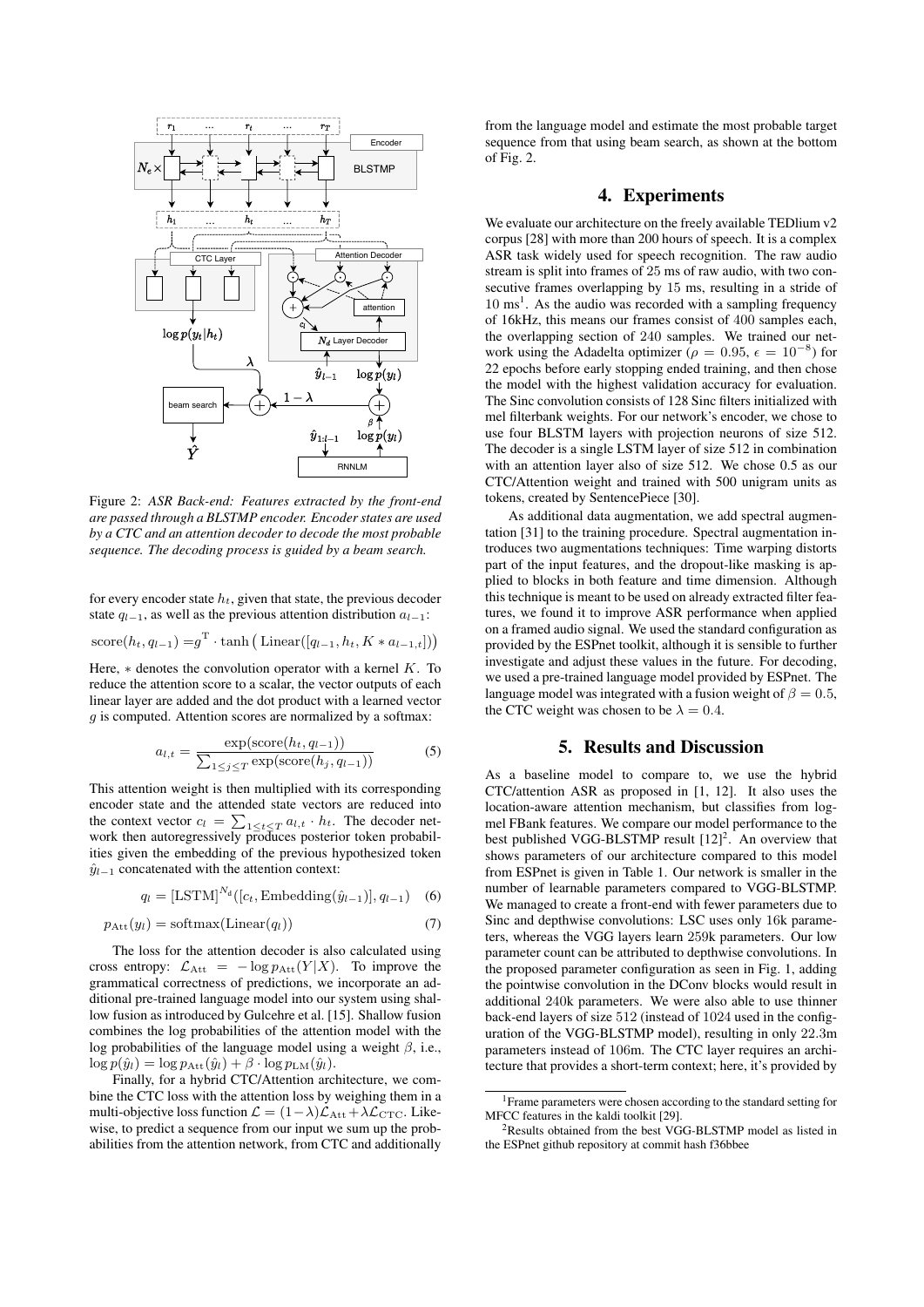the BLSTM in the encoder, so that frame-wise 1D filter convolutions can be used without loosing inter-frame information.

Table 1: *Architecture comparison between the hybrid CTC/attention VGG-BLSTMP model [1] and our LSC+BLSTMP architecture.*

|                | VGG+BLSTMP<br>(ESPnet) | <b>LSC+BLSTMP</b><br>(Ours) |
|----------------|------------------------|-----------------------------|
| Type           | F-bank+pitch           | <b>Sinc-Convs</b>           |
| Window         | Hann $[32]$            | Hamming                     |
| Frame size     | $25 \text{ ms}$        | $25 \text{ ms}$             |
| Frame shift    | $10 \text{ ms}$        | $10 \text{ ms}$             |
| Freq. bins     | $80+3$                 | 128                         |
| Coupling       | VGGnet                 | <b>DConvs</b>               |
| Output dim.    | 2688                   | 256                         |
| Size front-end | 259k                   | 16k                         |
| Size back-end  | 106m                   | 22.3m                       |

Table 2: *Comparison of perfomance on the TEDlium 2 dataset [28]. Listed are the best VGG-BLSTMP WER from ES-Pnet [12], of a VGG-BLSTMP with a to our model comparable network size; and the variations of our architecture with LSC.*

| Model                | Fea.         | LM | Dev  | <b>Test</b> |
|----------------------|--------------|----|------|-------------|
| VGG-BLSTMP [1]       | <b>FBANK</b> |    | 12.8 | 12.6        |
| VGG-BLSTMP (small)   | <b>FRANK</b> |    | 19.8 | 18.6        |
| LSC.                 | <b>RAW</b>   |    | 15.1 | 15.7        |
| $LSC+SpecAug$        | <b>RAW</b>   |    | 13.5 | 13.4        |
| LSC.                 | <b>RAW</b>   | ✓  | 11.4 | 11.6        |
| LSC+SpecAug (ReLU)   | R AW         | ✓  | 11.0 | 10.9        |
| LSC+SpecAug (logCpr) | R AW         |    | 10.7 | 10.7        |

Despite its smaller size, the model still achieves a better WER performance on the TEDlium v2 test set. By inspection, a smooth asymptote-like of model loss convergence can be observed during training on this dataset. Table 2 shows performance comparisons of our architecture on the TEDlium 2 dataset with the VGG-BLSTMP model. We achieve a 0.9% lower WER of 11.7% on the test set when decoding with a language model of similar size (8.9m compared to 7.4m parameters). When using the large language model used for ESPnet's transformer network, we can further reduce the WER by  $1\%$  to 10.7%, however, the parameter count of the larger LM increases to 139m parameters. Although we use a large RNNLM for evaluation, a more lightweight LM can be implemented depending on application scenario. To provide a more distinctive and fair comparison, we also list a parameter-reduced VGG-BLSTMP model with only 19m parameters that is comparable in model size to our evaluated model. This model however only achieved a WER of 18.6% [33].

Training with spectral augmentation also improved the network's performance, despite not fine tuning the configuration for raw audio data as input: Spectral augmentation improved the WER by 2.3% and 0.9% when decoding without and with the large language model. To evaluate log-compression as alternative activation, we also tested one model instance using ReLU as activation function in the SincBlock (as in Fig. 1). With ReLU, we achieved slightly worse WERs of 11.0%/10.9% for the dev/test set, confirming the results from Mittermaier et al. [10, 25]. This indicates that log-compression is benefical to the extraction of filter features from raw audio.



Figure 3: *Four exemplary Sinc-convolution kernels. The blue dashed line indicates the corresponding mel-scale filter. Their center frequencies (from left to right, top to bottom) are* 790*Hz,* 2.2*kHz,* 5.4*kHz,* 7.9*kHz.*

Fig. 3 shows four learned Sinc-convolution filters of the LSC, and Fig. 4 visualizes the learned filters by sorting them and plotting their upper and lower bounds. In those filters, a trend towards a higher amplitude is noticeable, also towards a wider band pass in the spectral domain. Notably, one of the Sinc filters converged to pass through the entire raw audio signal, indicating an inclination of the network to directly process the raw data.



Figure 4: *Learned Sinc-convolution filters visualized by plotting the lower and upper bounds of the filters.*

## 6. Conclusions

Many end-to-end ASR systems still rely on pre-processed fbank features. Our work extended an existing ASR system with a front-end to classify directly from raw audio that we termed lightweight Sinc-convolutions (LSC). Its network architecture is carefully chosen to be lightweight, i.e. using less parameters, which is an advantage for speech recognition in battery-driven devices. We discussed further improvements to this architecture, such as log-compression as activation function and spectral augmentation for time-based data augmentation. Our final model achieves a word error rate of 10.7% when combined with a large RNN language model, an improvement of absolute 1.9% over the best reported model of the corresponding f-bank architecture, but only has 21% of its model size.